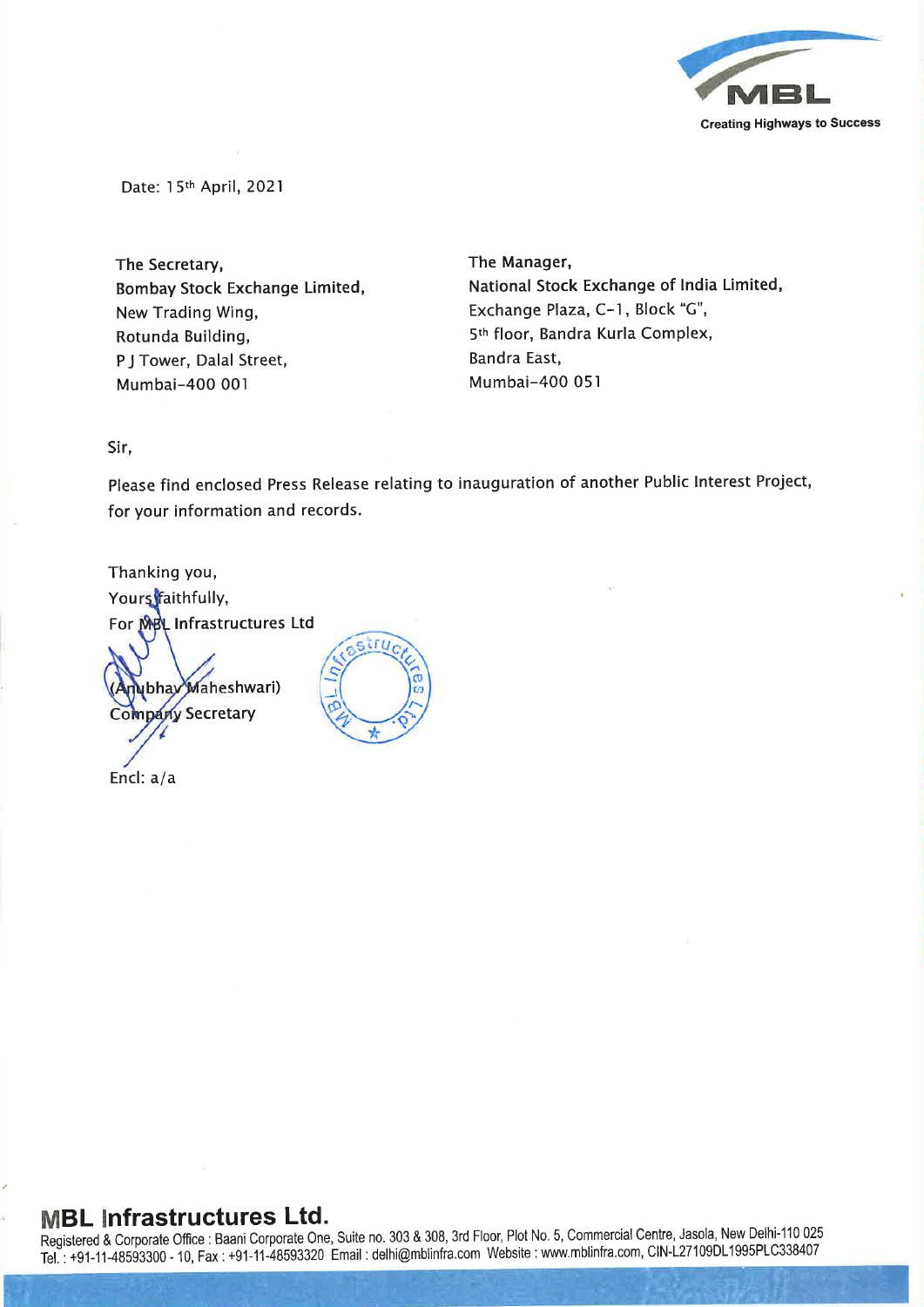

#### Inauguration of another Public Interest Project

The newly constructed Vivekananda & Ahilyabai Chhatrawas of Dr B. <sup>R</sup> Ambedkar, National Law University, Rai in Sonepat District, Haryana (contract value Rs 92.46 crores) has been inaugurated on 14.04.2021 by Hon'ble Chief Minister of Haryana through video conferencing in the presence of various dignitaries.

"Despite various challenges, inter-alia, COVID-19 pandemic, we have successfully completed each and every public interest project since the approval of the Resolution Plan. We have already completed three Railway Over Bridges in Sonepat District, Haryana". said Mr Hemraj Sharma, GM (Projects) while addressing company officials.

Mr Hemraj further stated "After approval of additional length of 9.780 kms of Suratgarh-Bikaner Section NH-62 on DBFOT basis in the state of Rajasthan on 18.03.2021, tolling operations have already started since 01.04.2021 for 96.54% (increased from 90.86%). We are geared up for bidding and taking new projects on implementation of the Resolution Plan by the banks."

### About MBL Infrastructures Ltd.

MBL is engaged in the execution of Roads and Highways projects on EPC (Engineering, Procurement, & Construction) and BOT (Build, Operate, Transfer) basis. The company is professionally managed by qualified and experienced team. It owns large fleet of sophisticated construction Equipment. It engages in its own mechanized stone aggregating quarrying and crushing to ensure economic and timely supply of bulk raw material of stone aggregates. MBL executes Construction and O & M Projects of Road & Highways, Building and other Civil engineering projects PAN India.

MBL has two operational BOT projects (a) Suratgarh-Bikaner National Highway Project in the state of Rajasthan in which MBL has investment of Rs <sup>l</sup> <sup>85</sup> crores and where the commercial operations of toll collection for 96.54% of its 172.384 kms of the Project and (b) Waraseoni-Lalbarra Road in the state of Madhya Pradesh where toll is being collected and semi-annual Annuity is being released by MPRDC since 03.08.2015.

#### Safe Harbor statement

Statement in this document relating to future status, events, or circumstances, including but not limited to statement about plans and objectives, the progress and results of research and development, potential project characteristics, project potential and target dates for project



# MBL Infrastructures Ltd.

Registered & Corporate Office : Baani Corporate One, Suite no. 303 & 308, 3rd Floor, Plot No. 5, Commercial Centre, Jasola, New Delhi-110 025 Tel.: +91-11-48593300 - 10, Fax: +91-11-48593320 Email: delhi@mblinfra.com Website: www.mblinfra.com, CIN-L27109DL1995PLC338407